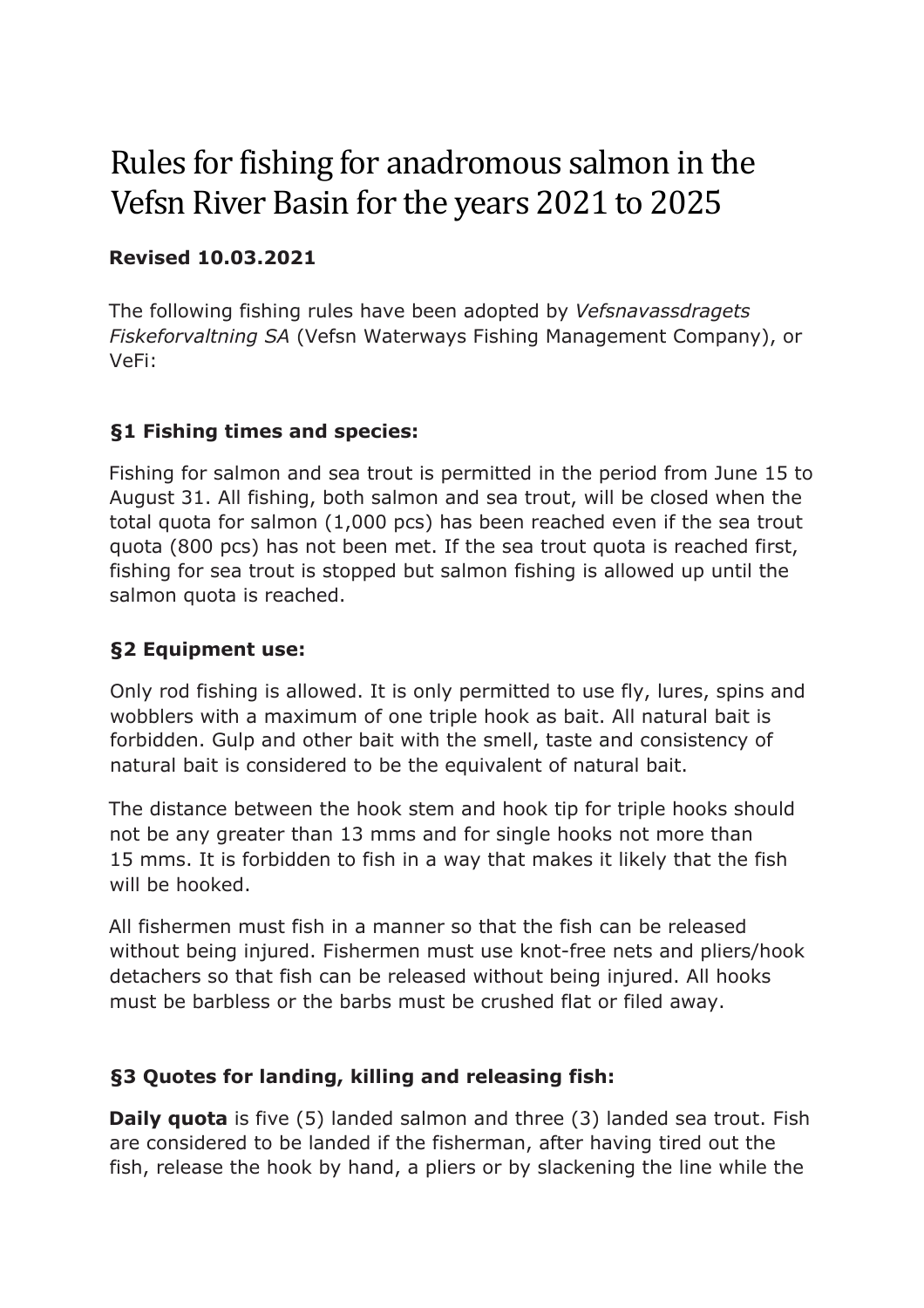fish is in the net, is held in a tail grip or could have been handled in this way.

In the daily quota, the fisherman has the right to kill two (2) salmon and one (1) sea trout. The daily quota is absolute and applies independently of whether the fisherman buys several fishing licences which together provide the right to kill several fish. Fish of the wrong type, size or gender must be put back (see Mattilsynets/The Norwegian Food Safety Authority's guidelines for catch and release: www.mattilsynet.no).

The fishing licence can determine a lower quota than the fishing regulations' daily quota for the stretch and the fishing period to which the licence applies (**licence quota**).

Every fisherman can, as a maximum, kill four (4) salmon and four (4) sea trout per season (**annual quota**). All the quotas (daily quota, licence quota and annual quota) apply to the individual fisherman and may not be transferred to others. When a fish is landed, the fisherman will report a catch by midnight on the same day. This also applies if the fish is released.

When the salmon quota has been reached (two killed or five released per day and a maximum of four killed per year) all fishing will cease immediately, regardless of whether the fisherman has some unused quota for sea trout.

#### **§4 Maximum size, minimum size and releasing:**

All female salmon over 65 cm (approx. 3 kg), all sea trout over 65 cm (approx. 3 kg) and all char should be set out alive. If you are unsure if the fish meets this criteria, the fish should be set out alive.

VeFi encourages that you release salmon over 100 cm (approx. 10 kg). The minimum size for salmon, sea trout and sea char in the Vefsna River Basin is 45 cm.

If there is any doubt that a salmon will survive release, the fish must be killed. If it is a fish that the fisherman has the right to kill in relation to the fisherman's quota, the fish is reported on the quota in the usual way. If the fish that must be killed is a type, size or gender which means that the fisherman does not have a quota for it being killed, the incident must be reported immediately with a comment about the fact that the fish could not be released. The fish is accounted for as part of the quota for landed fish but is not accounted for in the quota for killed fish (annual quota)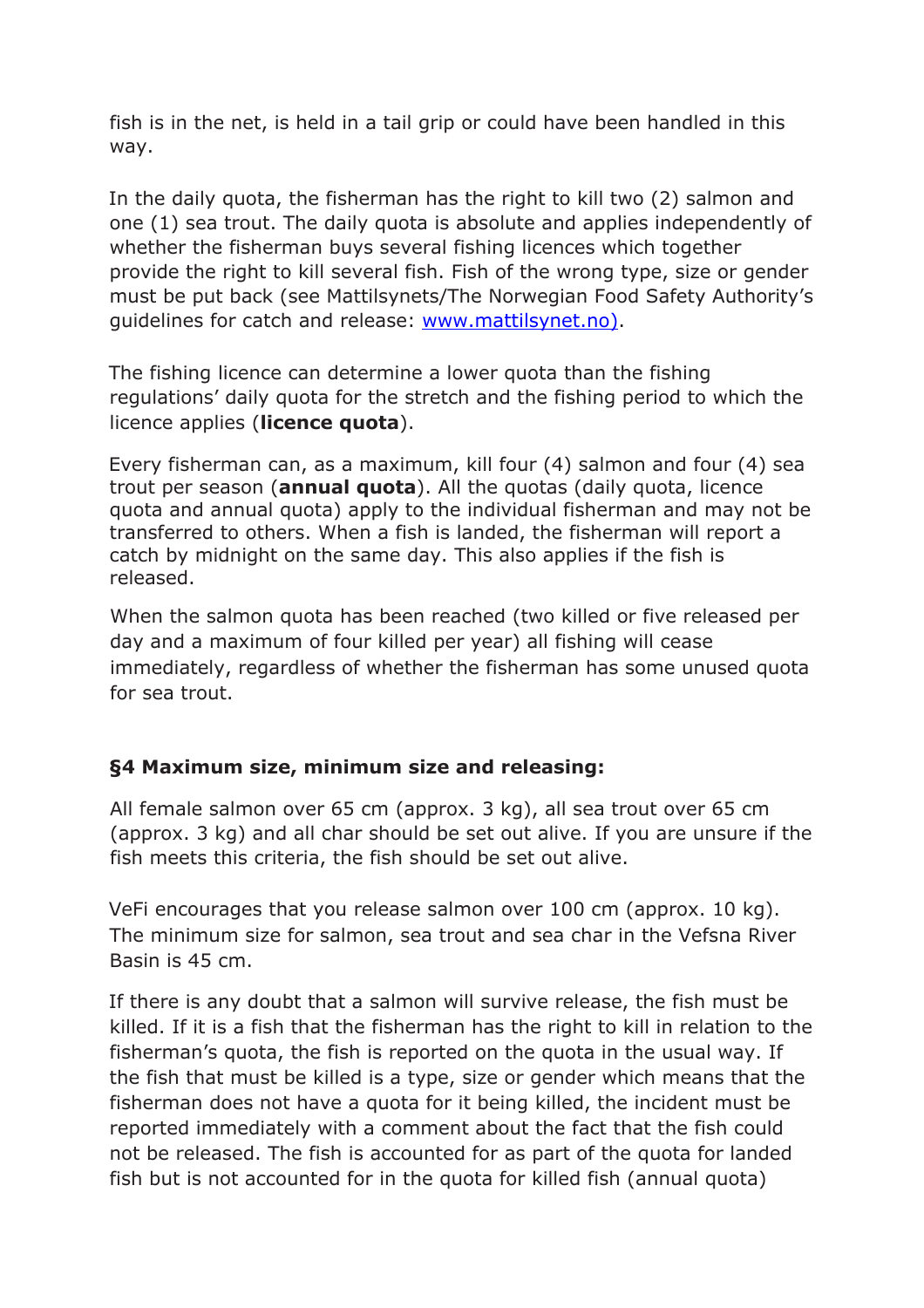when it is documented and submitted. The fisherman is not allowed to keep fish that must be killed outside the quota, but is obliged to deliver it to one of the depots:

| <b>Place</b> | <b>Depot</b>                    | Tel.        | <b>Time</b>     |
|--------------|---------------------------------|-------------|-----------------|
| Mosjøen      | Fru Haugans Hotel,<br>reception | 75 11 41 00 | $7$ am $-10$ pm |
| Laksfors     | Inger Laksfors                  | 41 54 40 93 | $9$ am $-9$ pm  |
| Hattfjelldal | The nursing home kitchen        | 75 18 48 57 | Working hours   |
|              |                                 | 75 18 48 61 | Evening hours   |

It is a serious breach of the fishing rules if the inspectorate finds a fisherman with a dead fish outside of the quota which has not been reported.

Pink salmon, rainbow trout and farmed salmon which are killed are not accounted for in the quota.

#### **§5 Special rules for the Svenningdalselva and Austervefsna rivers**

At Trofors, the Vefsna splits into two river courses, the Svenningdalselva and Austervefsna rivers. It is only permitted to kill small salmon under 65 cm and sea trout on these stretches. All anadromous fishing above Storforsen in Svenningdalselva and above Mikkeljordforsen in Austervefsna shall be catch and release.

#### **§6 Fishing licences and reporting of catches:**

All fishermen will take out personal fishing licences or reporting licences for the relevant zone and have it with them when fishing. This also applies to the owners of fishing rights' personal fishing and for fishermen who rent out private fishing rights. All fishermen must report their catches, also fish that had been released, through www.inatur.no by midnight (24.00) on the same day. All catch information will be published publicly. Fishing without a catch will also be reported by midnight on the same day on which the fishing finishes, but without a catch declaration. Tests of scales must always be taken and submitted for all salmon killed.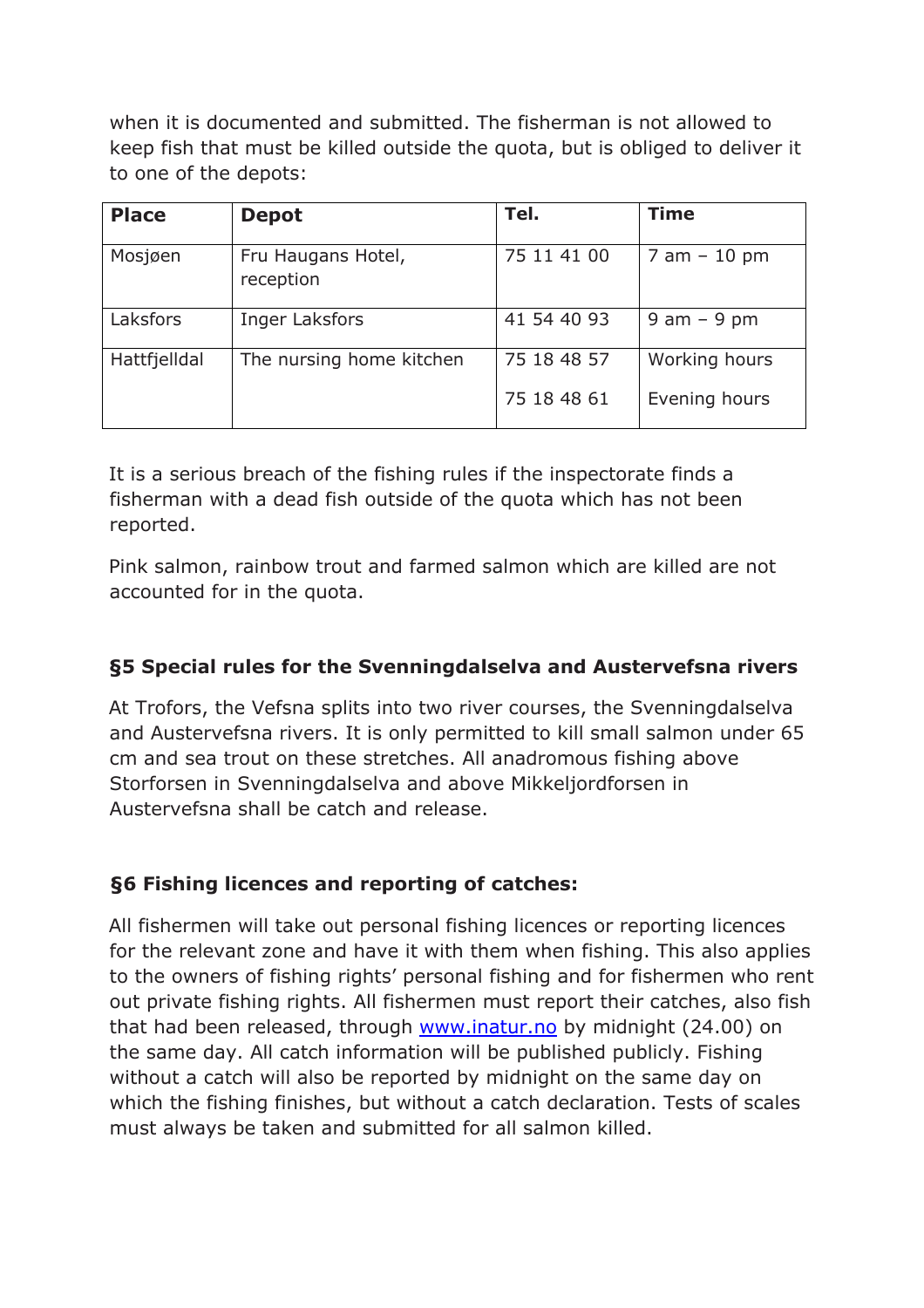Subletting of fishing rights is permitted as long as this is done within the frameworks of the regulations about the subletting of fishing rights https://lovdata.no/dokument/SF/forskrift/1993-06-25-570

## **§7 Regulation of fishing with fishing stairs and bridges:**

All fishing from bridges is forbidden. It is also forbidden to fish within preservation zones marked with red marks at fish stairs in the waterway. Where there are no preservation zones, the Salmon and Inland Fisheries Act's general ban on fishing downstream and upstream of fish stairs applies.

## **§8 Disinfection of fishing equipment:**

All fishermen must have with them a disinfection certification from VeFi when they are fishing. These are available at VeFi's disinfection stations in Mosjøen, at Trofors and in Hattfjelldal, as well as those from rightsowners who have their own disinfection at the location. All fishing equipment, nets, waders, wader trousers, boats and so on which are used in other waterways in the current season, must be disinfected before use in Vefsna.

#### **§9 Extraordinary measures:**

Preservation or changing of the fishing regulations may be implemented with immediate effect at any time of the season if conditions dictate it.

# **§10 Rules of order:**

Do not walk over cultivated fields, close all gates, and do not park on private farms or in driveways into farms. If there are several fishermen on the same stretch, movable fishing will be practised where possible: a cast, a step, a new cast out, a new step etc. Newly arrived fishermen go out beyond previously arrived fishermen on the stretch. At places where it is not possible to fish in a movable manner, each fisherman will fish for a maximum of 20 minutes at the spot before new fishermen are allowed to start fishing.